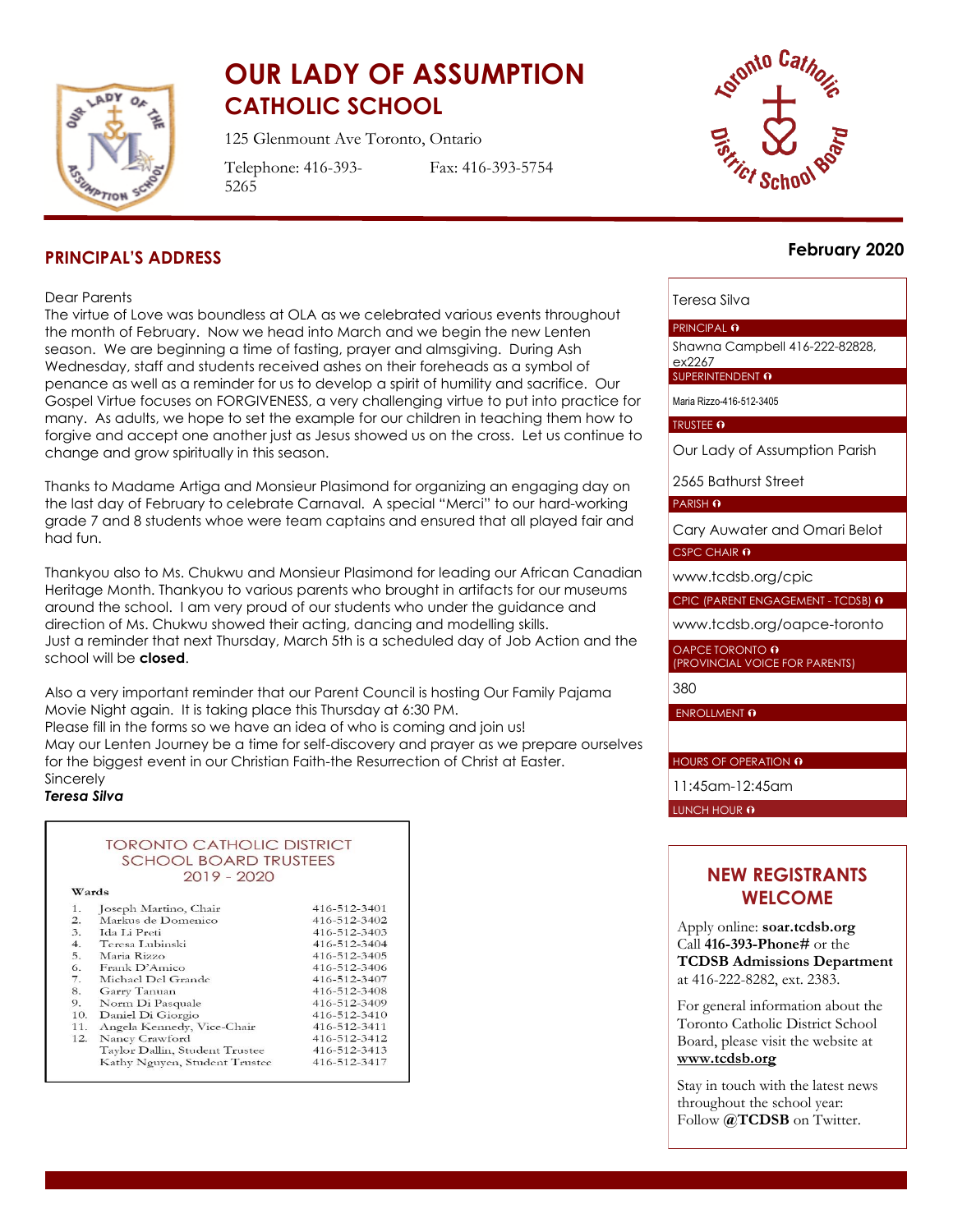### **Love Virtue Winners**

- Congratulations to the following students who demonstrated the January virtue of **Courage**.
- Ms. Raso/ Ms. Dabu -Jhorin Ordonio- JK
- Ms. Szakola/Ms. Gomez- Jennie De Los Santos- SK
- Ms. Cardone- Precious Ines Gr. 1
- Ms. Maher- Jayden Domingo- Gr. 1
- Ms. Pignataro- Olga Valdez- Martin- Gr. 2
- Ms. Pena- Vital- Giovanna Coelho- Gr. 2
- Ms. Askin -Costa- Jeryl Mae Cabanlig Gr. 3
- Ms. Alvarado- Diaz- Andrea Diaz- Gr. 3
- Ms. Rozowski- Chatelaine Nonan- Gr. 4
- Ms. De Gouveia- Alanna Apuan- Gr. 5
- Ms. Furiato- Sakura Tenel- Gr. 6
- Ms. Rizzo- Claire Bastarriche- Gr. 6
- Mr. Ciraco- Jynessa Thompson Williams-Gr. 7
- Ms. Sergnese- Aia Cerbolles-Gr. 7
- Ms. LeBlanc- Caled Berko- Gr. 8
- Ms. Nicholson- Sean Kyle Lano- Gr. 8

### **Reports/Parent Teacher Interviews**

Thankyou to all who attended Parent Teacher interviews. It is an important step in sharing information on the growth and development of our students. It was lovely to see so many of you and catch up.

### **African Canadian Heritage Month**

We enjoyed a wonderful month in February celebrating African Canadian Heritage. Each morning students listened to a biography of a African descended individual who made contributions to humanity in various capacities. On February 26<sup>th</sup>, students enjoyed a fashion show with pieces highlighting various items that are African inspired. Beautiful fabrics and designs were shown. Students also enjoyed a moving drama performance of an African Folk tale- The Pot of Life. Ms. Chukwu also held a museum in her classroom with artifacts from numerous African rooted countries. Thankyou to Ms.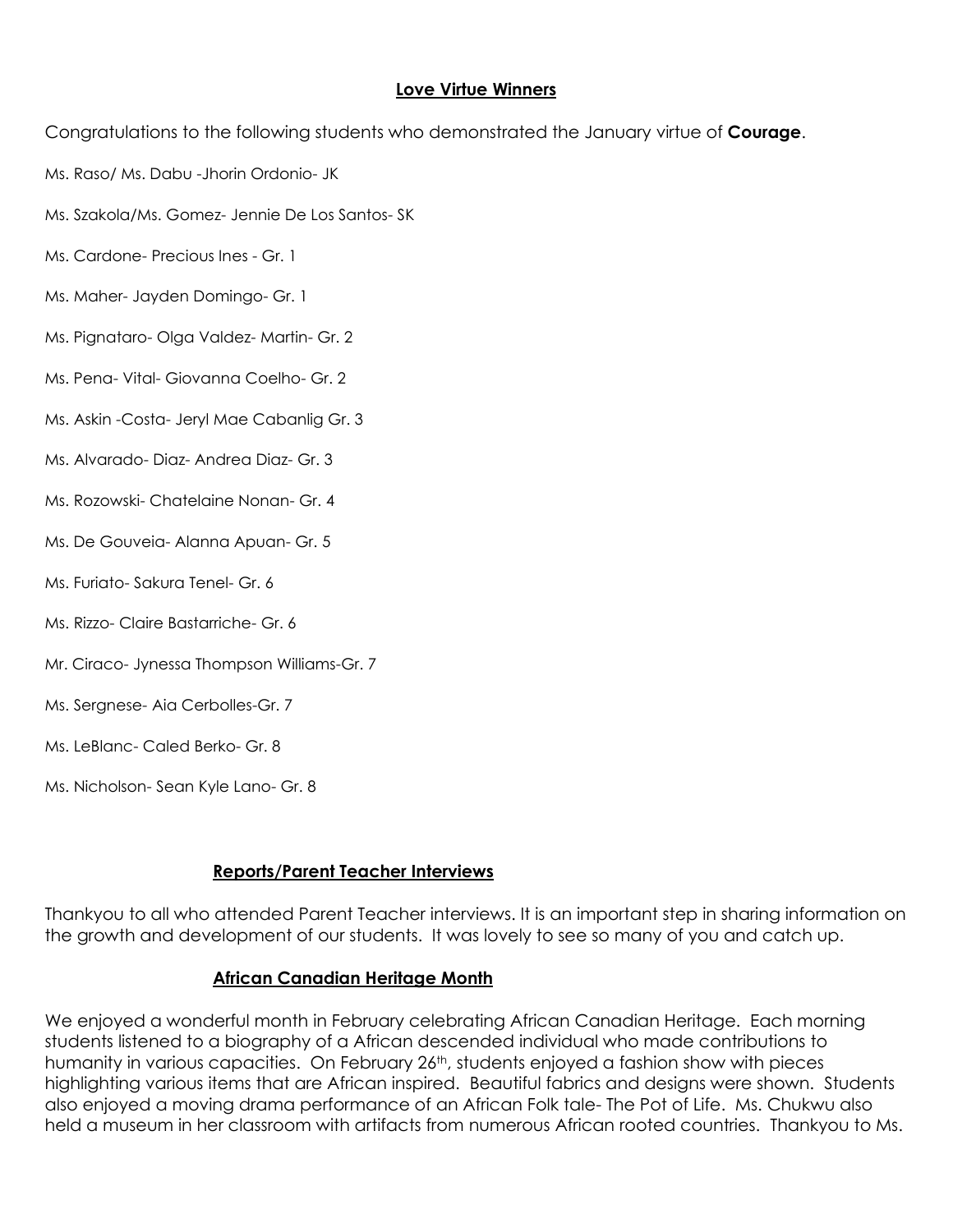Chukwu and Monsieur Plasimond for sharing many aspects of the African heritage with students. We had a wonderful afternoon that we will never forget!

### **Valentine's Day Dance**

Thankyou to all who contributed to our Valentine's Day Dance performance. Altogether students raised \$869.30. This money will be going to help the leadership team in the various initiatives they are sharing with the school.

### **Safe Arrival Reminders**

The safety of our students if of paramount importance to us. Staff supervision of students begins at 8:40AM in the school yard. In the interest of our child's safe arrival at school please do not drop off your child before 8:40 AM as there will be no one to supervise them.

**In an effort to increase safety for students, parents and staff, there will be no parking in the bus zone. There is presently parking between the 2 bus loading signs. We have numerous buses that deliver students and students must get off buses and go into the school yard in a safe and calm setting. We also ask that adults refrain from entering the school yard. Many teachers and students do not recognize the parents in the yard. As such this poses a safety issue. Please say goodbye your children at the gates and they will be safely supervised by staff.** 

**In addition we ask that parents and guardians not block the gate to the kindergarten yard. As there is a stair level on this landing, it is essential that students be able to travel safely and enter the yard with ease.** 

**Kindergarten parents, please bringstudetns through the main entrance ifthey are late after the bell. It is distracting for students and sataff within the ELP classrooms that are already in the process of starting their day. Please bring the late studetns through the front and they will be walked to their classrooms.** 

### **Lunches**

If your child stays at school for lunch, we strongly encourage you to pack a healthy lunch for them to help reinforce the healthy living curriculum that is taught at the school. We appreciate that there are exceptional circumstances that may require you to drop off a lunch at school. Lunches should be dropped off on the lunch table just outside the office before 11:45am. **Please ensure you sign your child's name to the sheet on the table so that we can call your child down at lunch time.** Students eat their lunch from 11:45-12:05. Students will not be called out of class early to minimize disruptions. If lunches are dropped off late, students will pick them up on their reentry to the school at 12:45pm. In circumstances where lunches are dropped off, we strongly encourage home packed lunches rather than fast food items.

\*\*\*PLEASE NOTE: Under no circumstances will students who normally stay at school for lunch be allowed to sign out to go pick up lunch *unless* they are signed out and accompanied by an adult that is authorized to pick them up. Notes *will not* be accepted under any circumstances. We appreciate your understanding and cooperation in this regard so as to ensure the safety of your children while they are in our care.

### **School Bus Safety**

When dropping off or picking up children, please ensure that you are legally parked. Please do not park in the school bus loading zones. This is very unsafe for children as they board or get of the bus. It is also very difficult for the buses to actually park which again is dangerous as the buses are loading children or having children already in them..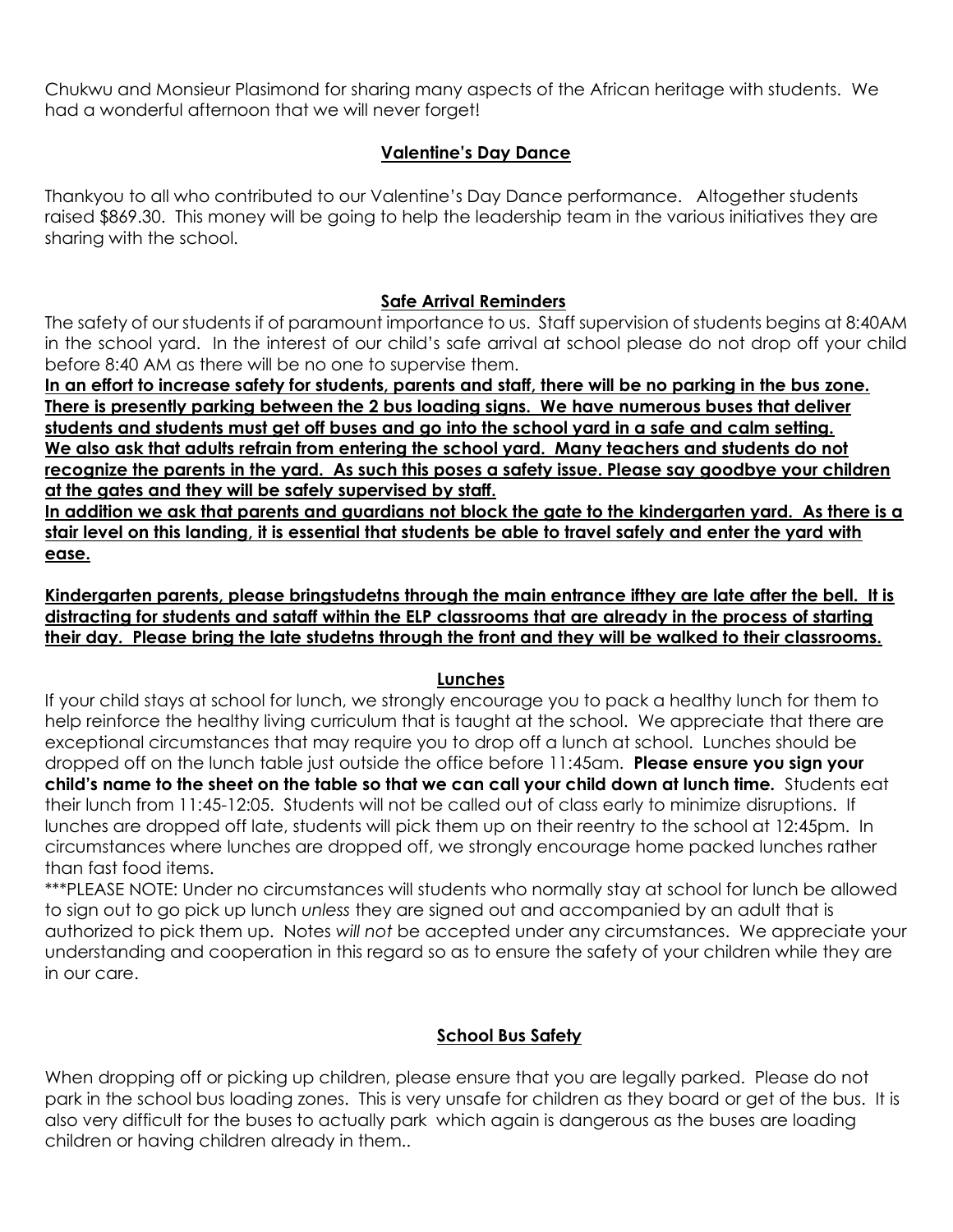

### **Birthdays and Celebrations**

Birthdays and other special occasions are announced over the PA system on a regular basis. **Under no circumstances should food be brought to the school to distribute to a class (cake, candy, pizza, etc…)**. As we are an allergen sensitive school, we cannot verify the contents of food that parents may send to school for distribution. If food is sent to the school, parents will be called and asked to come pick up the food as it **will not be distributed.** Although we appreciate that the thought is well intentioned, we must work together to ensure the safety of each student. Instead of food, feel free to send grab bag items such as pencils, erasers, stickers, etc…

\*\*\* Please note: We do not allow parents to purchase items sold through the school for the enitire class for birthdays.

### **Improving Access to School Bus Information for Toronto Parents**

Toronto District School Board and Toronto Catholic District School Board parents are now able to access their children's transportation information online and receive email notifications if there are any school bus cancellations or delays, thanks to the launch of a new online transportation portal. **[www.torontoschoolbus.org.](http://www.torontoschoolbus.org/)** There continues to be a delay with two of our Bus Routes. A driver shortage is the cause of these delays which will hopefully be remedied in the near future. **In addition our School is presently in the habit of sending afternoon voice and mail alerts to notify parents in the event of significant bus delays.** 

Follow @TCDSB on Twitter, Toronto Catholic DSB on Instagram, subscribe to E-News, visit our website [www.tcdsb.org](http://www.tcdsb.org/) to receive a weekly update via email: <https://web1.tcdsb.org/InterestSubscription/subscription.aspx>

- School Messenger (please ensure that your school has current and up to date telephone numbers and email addresses on file for your family)
- Twitter (follow @TCDSB)
- TCDSB website [www.tcdsb.org](http://www.tcdsb.org/)
- 24-hour telephone information line 416-222-8282 ext. 2873

The Board wishes to assure parents and students that every effort will be made to ensure that all elementary and secondary schools, day care centres, before- and after-school programs and nutrition programs will continue to remain open as long as it is safe to do so.

School bus transportation for eligible students will continue.

Parents are encouraged to contact their local school principal with any questions or issues of local concern.

**Monthly Update from the Board March 2020**

## **Important Information**

Labour Update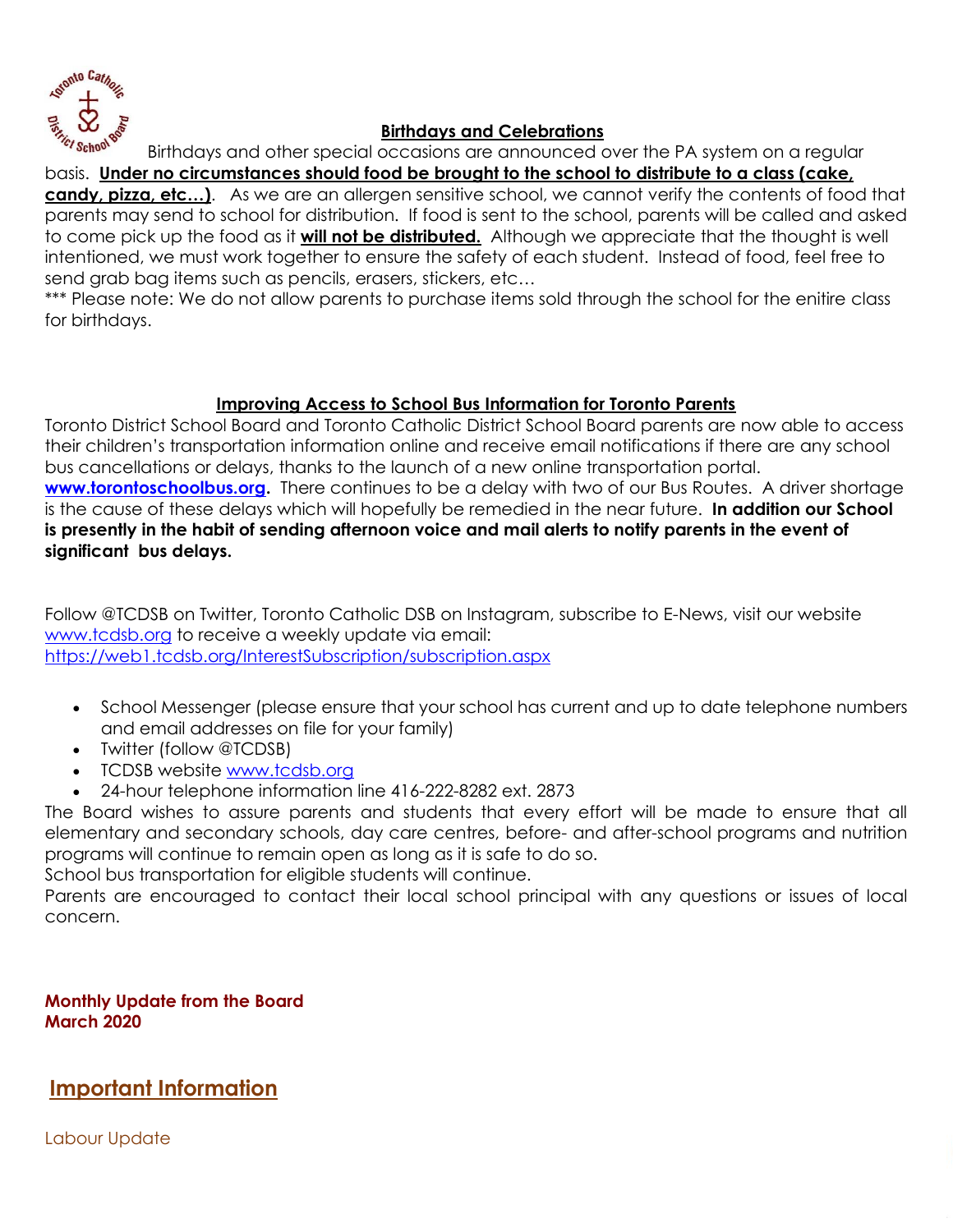Stay up to date with all the latest news here: <https://www.tcdsb.org/News/othernews/2020/Pages/LabourUpdate.aspx>

### **Coronavirus**

News and resources are on our website here: <https://www.tcdsb.org/forstudents/healthandsafety/pages/coronavirusinformation.aspx>

#### TCDSB Budget Process Starts This Spring

Watch for detailed information on how you can provide your feedback on the draft budget, and identify your priorities. Visit [www.tcdsb.org](http://www.tcdsb.org/) for more information coming soon.

### Never Miss Out on Important Information

All parents/caregivers are reminded to ensure that your school has up to date telephone and email information on file for your child. This will enable the school to communicate with you about critical matters including student absences, and will also enable the Board to share important information with you including updates on the status of labour negotiations via School Messenger.

:

Looking for something to do during March Break? The library offers more than 100 free activities for kids, teens, and the whole family. Browse the programs or use our search tool to find out what's happening at your local branch.

[Click here for other March Break programs at Toronto Public Libraries](https://t.e2ma.net/click/l98f5b/l1yq8og/dzr13q)

### **Events and Information**

### **March is Celtic Canadian Heritage** Month [https://www.tcdsb.org/FORCOMMUNITY/HeritageCelebration/CelticCanadianHeritage/Pages/d](https://www.tcdsb.org/FORCOMMUNITY/HeritageCelebration/CelticCanadianHeritage/Pages/default.aspx) [efault.aspx](https://www.tcdsb.org/FORCOMMUNITY/HeritageCelebration/CelticCanadianHeritage/Pages/default.aspx) **March is Nutrition Month March 2—Education Support Staff Appreciation Day March 2-8 – National Social Work Week World Day of Prayer March 6, 2020** <https://www.tcdsb.org/board/nurturingourcatholiccommunity/pages/world-day-of-prayer.aspx> **Lift Jesus Higher Rally March 7, 2020** [https://www.tcdsb.org/board/nurturingourcatholiccommunity/news/2019-2020/pages/lift-jesus](https://www.tcdsb.org/board/nurturingourcatholiccommunity/news/2019-2020/pages/lift-jesus-higher.aspx)[higher.aspx](https://www.tcdsb.org/board/nurturingourcatholiccommunity/news/2019-2020/pages/lift-jesus-higher.aspx) **International Women's Day March 8, 2020 Winter Break March 16-20, 2020 International Day for Elimination of Racial Discrimination March 21, 2020** [https://www.tcdsb.org/news/othernews/2019/pages/international-day-for-elimination-of-racial](https://www.tcdsb.org/news/othernews/2019/pages/international-day-for-elimination-of-racial-discrimination.aspx)[discrimination.aspx](https://www.tcdsb.org/news/othernews/2019/pages/international-day-for-elimination-of-racial-discrimination.aspx) **World Down Syndrome Day March 21, 2020** [https://www.tcdsb.org/news/othernews/2019/pages/world](https://www.tcdsb.org/news/othernews/2019/pages/world-down-syndrome-day.aspx)[down-syndrome-day.aspx](https://www.tcdsb.org/news/othernews/2019/pages/world-down-syndrome-day.aspx) **World Water Day March 22, 2020** <https://www.tcdsb.org/board/environment/water/pages/worldwaterday.aspx> **Earth Hour March 28, 2020** (Schools recognize earth hour on March 27th) <https://www.tcdsb.org/board/environment/earthhour/pages/default.aspx> **ShareLife Week March 30-April 3, 2020 Civies Day for ShareLife April 3rd** Board and Committee Meetings: